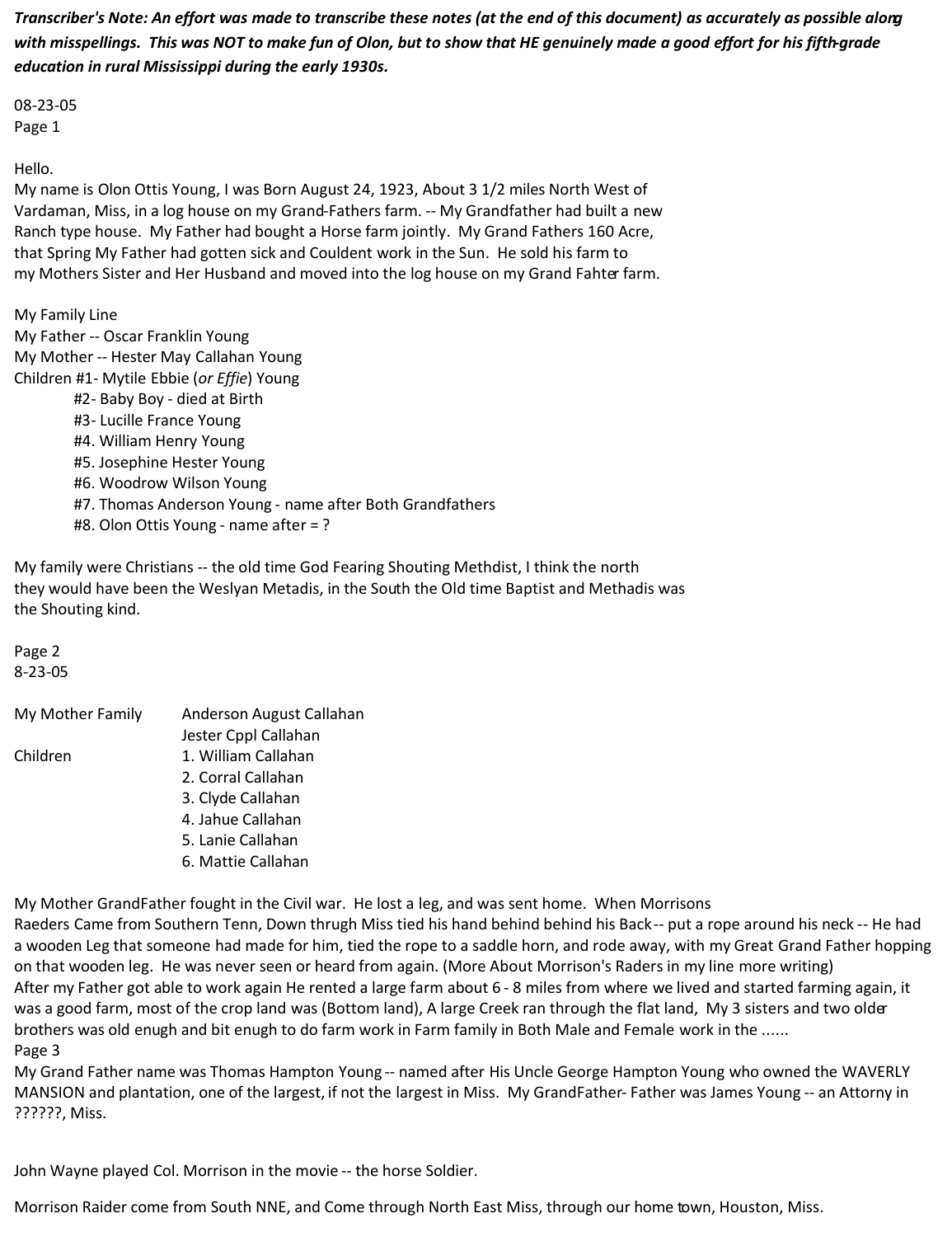$08 - 23 - 05$ 

Hella My name is flor attis Gaury, I was Born August 24-1923, about 32 miles north west of Vardamon, min, in a log house on my Grond-- Eather form .- my Grandfother had built a new Ranch type house, my Father had baught a HOME farm jointing my Gynd Fatters 160 Acres, that Spring My Father Jotter Sick and lauldent work in the sun, He said His form to any mathew Sister and Her Husbard and moved into lay house on My Grand Eather Born, My Family Line Father Ostor Franklin young mather - Hester may Callaban young 41- mytile abbie young Children ! # 2- Bally Bay - Ried at Buth. \$3 Lucille France young Her. Mullion Henry Garing 105 Josephine Hester young #6 anoathan aulion Gang 17 themas Anderson young - ne dene after Bath George Father 1) Olon attis young mome after = ? Hol Pearing metabel molotist, I think lop north they would have been the receipers metales, in the Sante the Old time Bafist and metalet methods was the Shorting kine,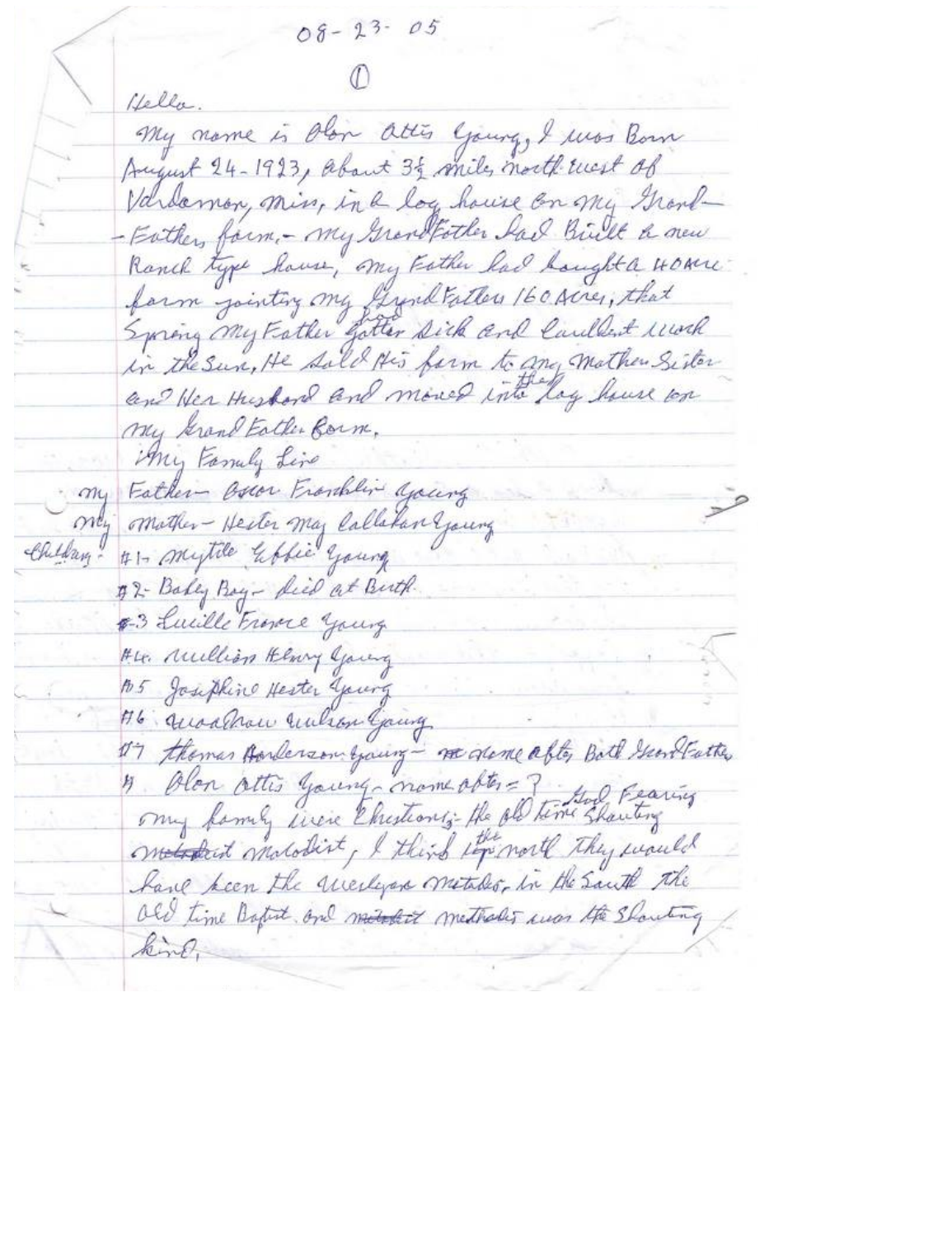$08 - 23 - 05$ my<br>Whithey Family Anderson August Callohon Hester my Cook Callahon Children @ suilliam Callahon Callakon 2 lorral 3 Elyde Callahor 4 Fahre<br>5 Elkel Cullakar Callakan 6 Lanie Callapin 7 mattie Callahon My mother Grow Father Gaught in the Cevel Mar, He Abst Aleg, and was sent home - when MORRISONS. RAEDERS Came from Southern terry they till This Road & hird His Back - put a love around His onech-He had a wooden Leg that someone had made for Him, two the tope to a Sabde law, one dade among with my Great Gren Father hopping an that succiden leg. he was never seem or heard from again (C'more about morrison's lacker in my) Cine film lantin 31 (got four to Barol After my Fother got able to work again He rented a layer Form about 608 miles from where we live and started borining again, it wis a good form most of the brop low was (Batton land), a long luck ann though the flat long my 3 hister and two alder Brothers was all anugh one hig anigh to be form with, in Farm hamlys Both male and Female work in the